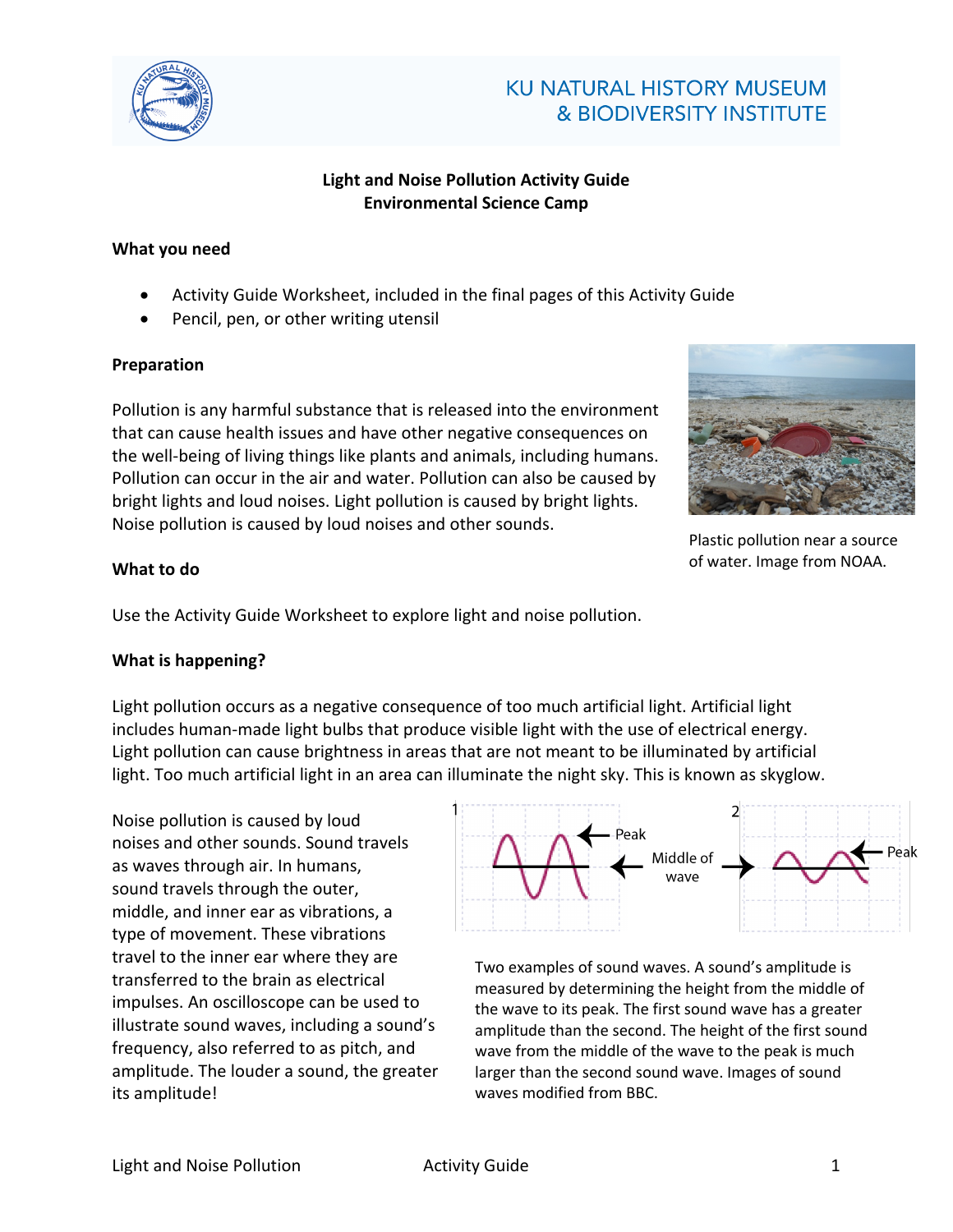

## **KU NATURAL HISTORY MUSEUM** & BIODIVERSITY INSTITUTE

## **Light and Noise Pollution Activity Guide Worksheet Environmental Science Camp**

### **Part 1.**

Light pollution can have negative effects on many living things, including animals that rely on natural light from the moon and stars. Sea turtles live in the sea, or the ocean, but they are born on land. Adult female sea turtles create their nests and lay eggs on sandy beaches during the night. These eggs will hatch and young sea turtles will emerge from these nests to return to the ocean, usually at night. These sea turtles are attracted to light, and scientists believe they follow the light of the moon reflected on the ocean water. Unfortunately, artificial lights can confuse these young sea turtles and lure them away from the ocean. Artificial lights can result in harm to the young sea turtles.

There are many solutions to reduce the amount of artificial lights on beaches. For example, windows that face beaches can be tinted or curtains can be used to cover the windows. These solutions will keep light from spilling out onto beaches. Additionally, outdoor lights can use special fixtures to ensure the lights do not cause glare onto beaches. If artificial light needs to be used on a beach, flashlights that emit red light can be used. Red light is not as harmful to sea turtles as other light.

Using the word bank, write the number of the correct solution for reducing artificial light on beaches under the appropriate image. Hint: one image will have more than one solution!

#### **Word Bank**

- 1. Tint windows that face near beaches.
- 2. Add a special fixture to outdoor lights including street lamps.
- 3. Use flashlights that emit red light.
- 4. Cover windows that face near beaches with curtains.



Image of window modified from publicdomainvectors.org.



Image of flashlight modified from publicdomainvectors.org.



Image of street lamp from publicdomainvectors.org.